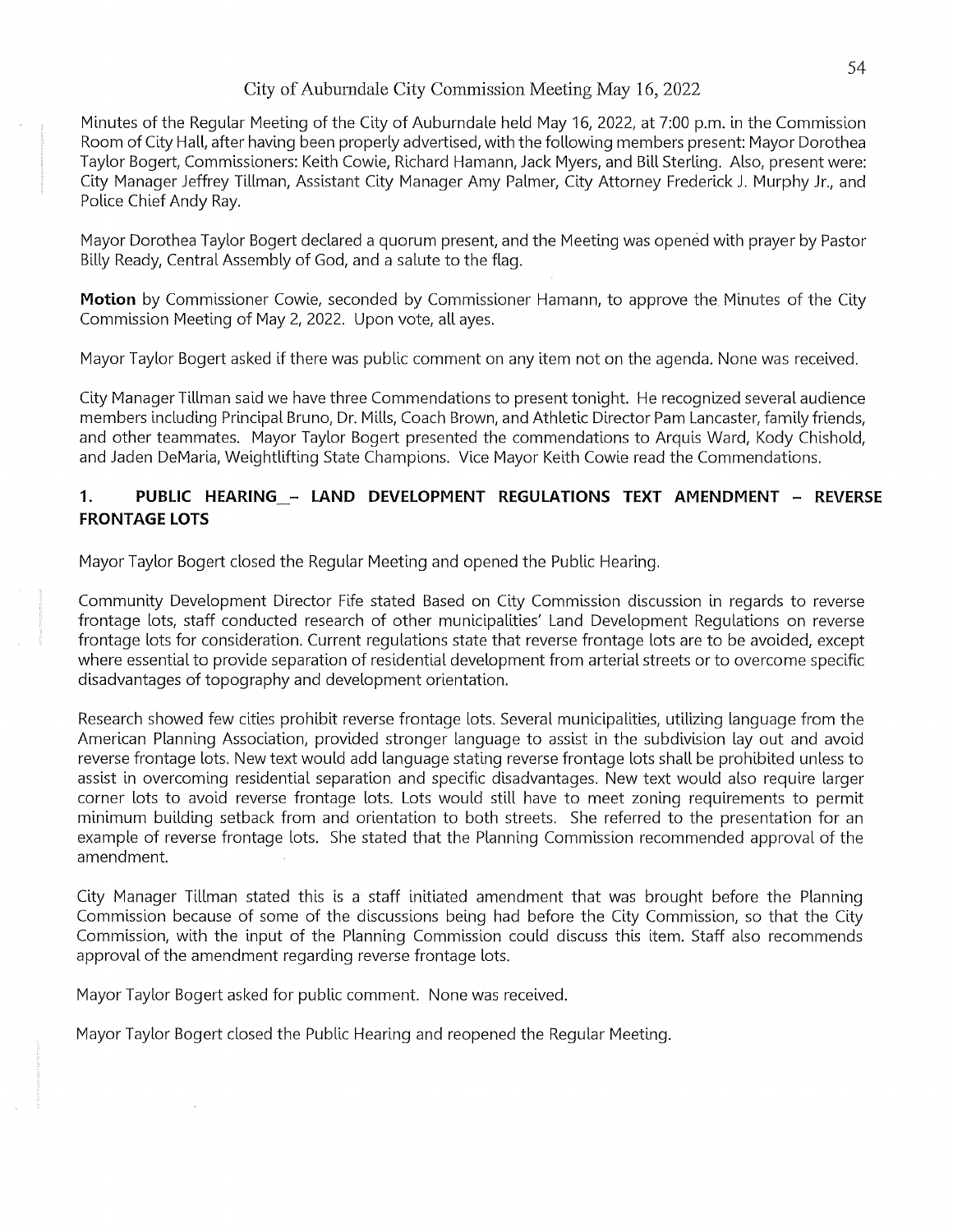## **2. ORDINANCE #1697 AMENDING LAND DEVELOPMENT REGULATIONS - REVERSE FRONTAGE LOTS**

City Manager Tillman stated staff recommends approval of Ordinance 1697 amending the Land Development Regulations, reverse frontage lots.

City Attorney Murphy read Ordinance No. 1697: **AN ORDINANCE OF THE CITY OF AUBURNDALE, FLORIDA, AMENDING ORDINANCE NO 764, THE LAND DEVELOPMENT REGULATIONS OF THE CITY OF AUBURNDALE, FLORIDA, BY AMENDING CHAPTER 05 DEFINITIONS, AND AMENDING THE TEXT OF CHAPTER 13, DETAILING REVERSE FRONTAGE LOTS ARE PROHIBITED; AND PROVIDING AN EFFECTIVE DATE** 

**Motion** by Commissioner Cowie, seconded by Commissioner Sterling, to approve Ordinance No. 1697 as read.

Commissioner Jack Myers asked how the example shown on the screen would be fixed.

Community Development Director Fife responded that the orientation of the lot lines would be corrected and the corner lots would have to be larger.

Commissioner Myers stated we need to be able to work with the developers on the setbacks to help meet the new reverse frontage prohibition.

Attorney Murphy stated that to address a point that Commissioner Myers raised, this proposed amendment does allow a degree of discretion for staff to allow for exigencies of the actual situation.

Commissioner Cowie stated he has brought attention to the issues of reverse frontage lots a lot over the years and he appreciates staff's work on it. We are not trying to make it more difficult for the developer, we are just trying to make for a nicer subdivision, and not detract from a situation a neighbor may experience, such as allowing a fence to be installed that faces the neighbor's front yard. This should make it easier for staff to manage these situations.

Commissioner Hamann stated this should allow staff and the developer to work together on the design of the subdivision early on.

Commissioner Sterling asked about special disadvantages. Could a developer say there was a disadvantage because they were losing a lot because of this regulation.

Community Development Director Fife stated a hardship they created for themselves would not be considered a disadvantage as opposed to the lay of the land they are developing such as the location of a wetland.

City Attorney Murphy agreed with the response to the disadvantage question.

Upon vote, all ayes.

### **3. TRANSMITTAL PUBLIC HEARING - LARGE SCALE FUTURE LAND USE MAP AMENDMENT - LAKES DISTRICT**

Mayor Taylor Bogert closed the Regular Meeting and opened the Public Hearing.

Community Development Director Fife stated in January 2022, the City Commission adopted the Comprehensive Plan text amendment establishing a new Future Land Use classification, **Lakes District Mixed**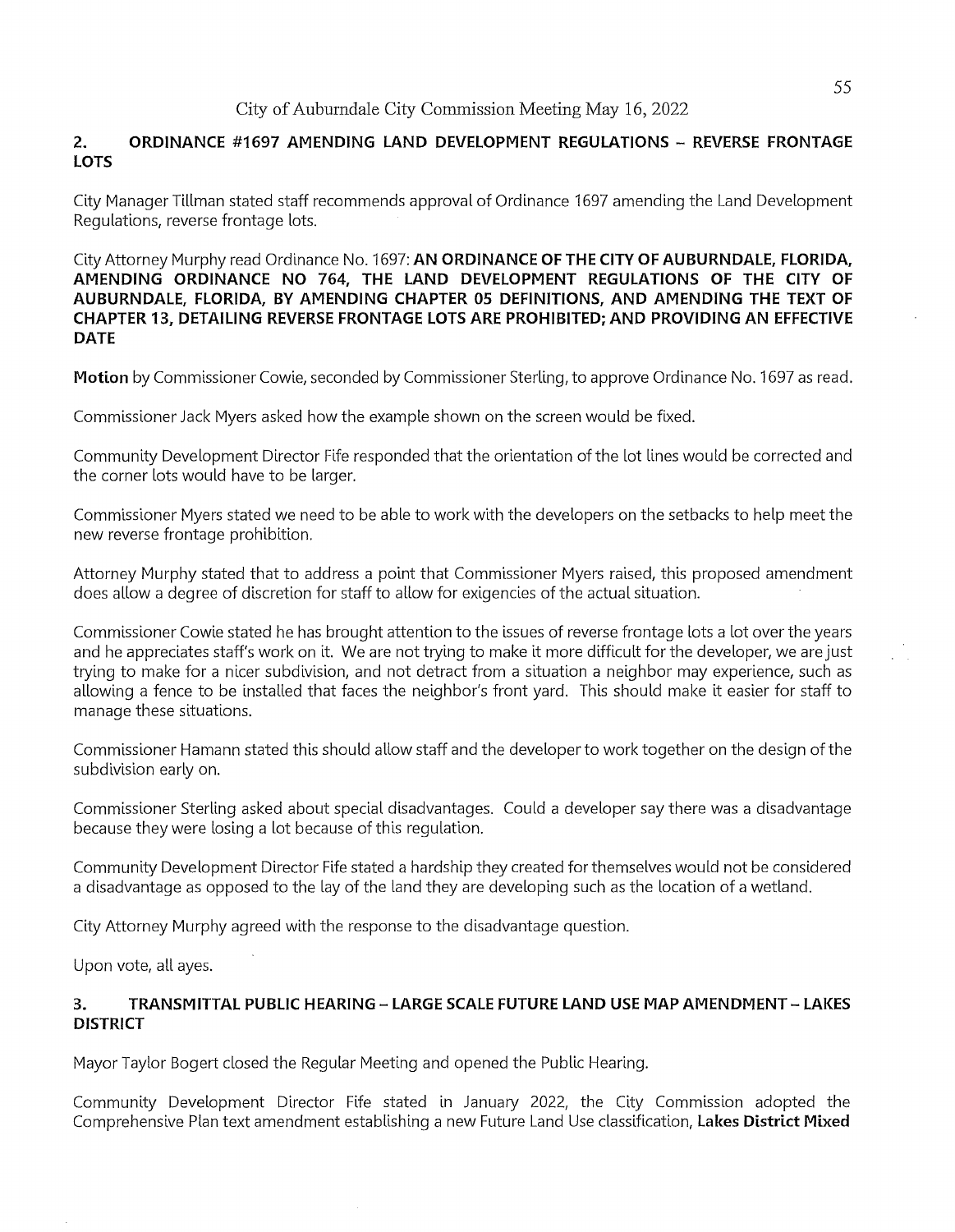**Use (LDMU).** On December 6, 2021 the City adopted an amendment to the City's Land Development Regulations (LDRs) Chapter 15, Special Overlay Districts, establishing new zoning policies for this newly adopted Future Land Use.

The Lakes District Vision is a master planned community area to help with the creation of greenway and trails corridors, mixed-use centers, walkability enhancements, and protection of environmental resources and agricultural character. The Lakes District Mixed Use Future Land Use category provides opportunities for a mix of open space, pedestrian and bicycle connectivity, residential, and mixed-use village centers, and the establishment of a Transfer of Development Rights program. The City initiated request establishes the **Lakes District Mixed Use (LDMU)** Future Land Use category on 2,850.017 acres of property that fall within the Lakes District boundaries meeting the vision of the district as outlined by The Lakes District Vision and Strategy endorsed by the City Commission in November 2019.

Because the Amendment is larger than 50 acres it is required to go through a Large-Scale Future Land Use Map Amendment and must be submitted to the Department of Economic Opportunity (DEO) for State Review. Upon receipt of the State review, the City Commission will hold an additional Public Hearing on the adoption of the proposed Future Land Use Map Amendment and proposed Zoning Map Amendments.

The requested Future Land Use of **Lakes District Mixed Use (LDMU)** is consistent with the Lakes District Vision and Strategies and the City's Comprehensive Plan. The action before the City Commission is only to take public comment on the proposed Future Land Use and authorize transmittal to the Florida Department of Economic Opportunity for a compliance review.

She stated the City has adopted the Lakes District Mixed Use Future Land Use and has adopted the Zoning categories in the Land Development Regulations. This is taking all of the parcels in the Lakes District boundaries and changing their Future Land Use to the Lakes District Mixed Use. This is not changing the zoning on those parcels. As developments come in, they will be able to request a zoning change. It will also allow the subdivisions already there to keep their current zoning and recognizes the development rights they currently have. She referred to the maps shown on the screen. The Planning Commission recommended approval of the Future Land Use Map Amendment.

City Manager Tillman stated staff recommends approval of the Transmittal Resolution #2022-07.

City Attorney Murphy asked Ms. Fife if the assignment of the Future Land Use Map that staff is recommending would reduce any development rights or create any adverse issues with respect to current or future actions of all property owners within this district.

Community Development Director Fife responded no.

Mayor Taylor Bogert asked for public comment. None was received

Mayor Taylor Bogert closed the Public Hearing and reopened the Regular Meeting.

#### **4. TRANSMITTAL RESOLUTION #2022-07 TRANSMITTING FUTURE LAND USE TO STATE - LAKES DISTRICT**

City Attorney Murphy read Transmittal Resolution 2022-07: **A RESOLUTION PROPOSING AN AMENDMENT TO THE FUTURE LAND USE MAP OF THE COMPREHENSIVE PLAN OF THE CITY OF AUBURNDALE, flORIDA AND TRANSMITTING SUCH PROPOSED AMENDMENT TO THE FLORIDA STATE LAND PLANNING AGENCY FOR AN EXPEDITED STATE REVIEW** (GENERAL LOCATION: **The Lakes District).**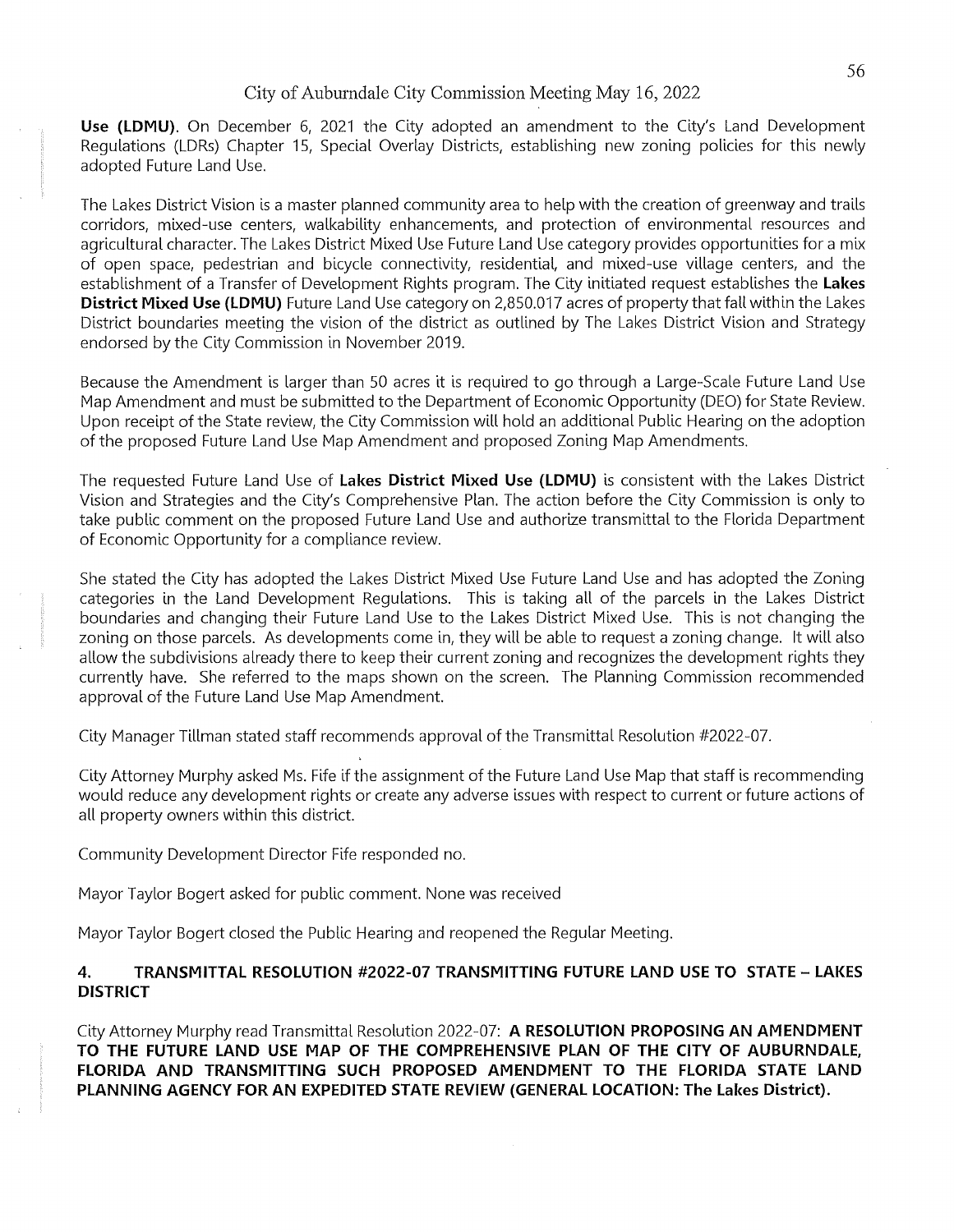Motion by Commissioner Hamann, seconded by Commissioner Sterling, to approve Resolution 2022-07 as read. Upon vote, all ayes.

## **5. INTERLOCAL AGREEMENT WITH POLK COUNTY FOR TRANSPORTATION MASTER PLANNING**

Community Development Director Fife stated the City of Auburndale has experienced significant growth since the original adoption of the Comprehensive Plan and Land Development Regulations. With development identified in the Lakes District Master Plan, the Innovation District, the Auburndale CRA and the Joint Planning Area with Polk County, traffic has and is anticipated to continue to increase. Previous public and stakeholder outreach has shown the need for a transportation master plan identifying multi-modal needs within City of Auburndale boundaries.

Roadways within City boundaries include roadways under the jurisdiction of the City, as well as under the jurisdiction of FDOT and the County. In February 2022, City Staff met with Polk County Staff and the Polk Transportation Planning Organization (TPO) to discuss transportation needs and develop the scope of work needed to address any issues.

Kimley-Horn and Associates, currently working on the Lakes District Master Plan, was requested to develop a cost and itemized scope of work for a Transportation Master Plan. The Plan will identify transportation needs and provide recommendations for infrastructure improvements in collaboration with the other entities (FDOT, Polk County, etc.). Using the Lakes District Master Plan as a starting point, consideration of multi-modal transportation needs will also be identified with an emphasis on greenways and trails, accommodating future growth on roadways, needed improvements identified as well as intersection hotspots and provide policy changes within Auburndale and Polk County.

The proposed Interlocal Agreement is similar to previous funding arrangements with the County and provides for a one-time payment to the City in the amount of \$28,728.50, or 50% of the estimated \$57,457.00 total cost of the Transpiration Master Plan. The County has agreed to provide payment to Auburndale no later than 45 days from receiving an invoice from the City after execution of the Agreement. The City of Auburndale assumes all contractual obligations to the Consultant. She referred to a map on the screen and stated we have worked with County staff to develop the scope of work that would strengthen the infrastructure. This will go before the Board of County Commissioners in June.

City Manager Tillman thanked County Staff and stated that we appreciate their partnership on this master planning process. With the growth we have experienced, C.R. 559 and some of the major intersections have been addressed before the City Commission. County staff understands with the growth we are experiencing in Auburndale, it will impact some of their roadways. Staff recommends approval of the Interlocal Funding Agreement with Polk County for a Transportation Master Plan.

**Motion** by Commissioner Cowie, seconded by Commissioner Hamann, to approve the Interlocal Agreement with Polk County for the Transportation Master Plan.

Commissioner Myers asked if the plan would look at the intersection of C.R. 559 and Lake Ariana Blvd. He would like this intersection to be specifically looked at if possible.

Community Development Director Fife stated that we would be looking at all of the roads in the City and the scope identifies C.R. 559 in general as a hot spot to analyze.

City Manager Tillman stated the scope does not drill down into that intersection specifically at this time, but it could identify it after the traffic data comes out, but we will reach out to the County to see it in the plan.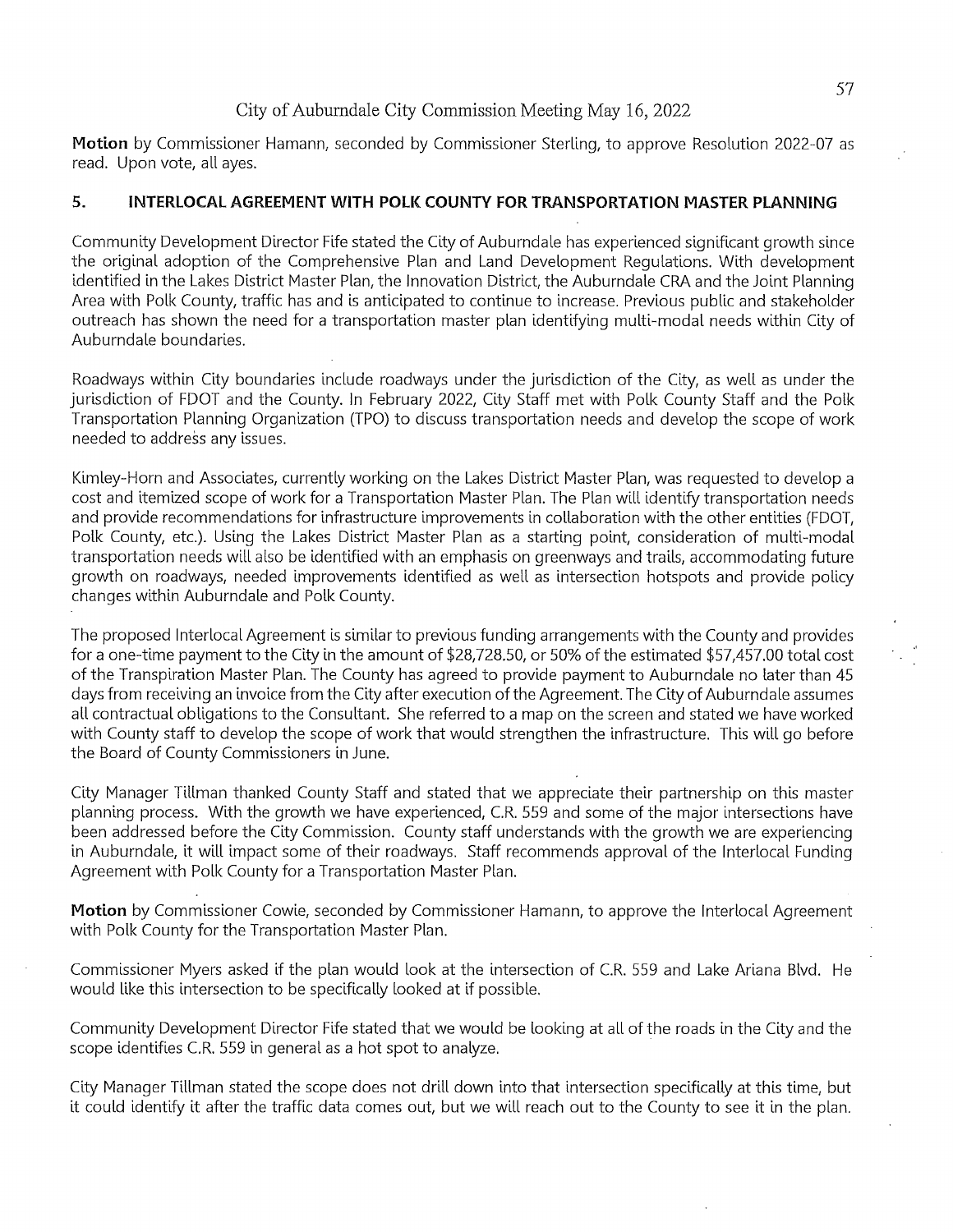We had discussions about other intersections we wanted to study specifically and the County was receptive to looking into additional intersections.

Commissioner Myers stated he was also interested in looking at Stadium Road and Old Lake Alfred Road, and the intersection of Adams Barn Road and Lynchburg Road. With all of the future development planned out there, it would be wise to try to get ahead of it.

Commissioner Hamann stated this is a good plan to show the residents that we are concerned.

Mayor Taylor Bogert agreed with Commissioner Myers about the intersection of C.R. 559 and Lake Ariana Blvd.

Commissioner Sterling stated road ownership at that intersection is split between City and County.

Upon vote, all ayes.

## **6. INTERLOCAL AGREEMENT WITH POLK COUNTY FOR KEITH LANE DRAINAGE IMPROVEMENTS**

City Manager Tillman stated in February 2021, the City Commission approved a drainage easement with Polk County across a portion of City property at the Lake Myrtle Sports Complex. The City and County had been working for several years toward solutions to address drainage issues in the area of Keith Lane, directly north of the Lake Myrtle Sports Complex.

Polk County has completed the drainage improvement project along Keith Lane and across the drainage easement, which included installation of stormwater piping across a baseball field.

The proposed Interlocal Agreement between Polk County and the City of Auburndale for the Keith Lane Drainage Improvements allows Polk County to reimburse the City \$21,610.75 for costs associated with repairing the affected baseball field including the replacement of warning track material, repairing broken sprinklers and the replacement of sod.

The proposed Interlocal Agreement was prepared by the County Attorney's Office and reviewed by the Parks and Recreation Director, City Manager and City Attorney. Staff recommends approval of the Interlocal Agreement between Polk County and the City of Auburndale for Keith Lane Drainage Improvements.

Mayor Taylor Bogert asked for public comment. None was received.

**Motion** by Commissioner Cowie, seconded by Commissioner Sterling to approve the Interlocal Agreement with Polk County for Keith Lane Drainage Improvements. Upon vote, all ayes.

## **7. EXTENSION TO EMERGENCY WATER SERVICE AGREEMENT WITH POLK CITY**

City Manager Tillman stated in 1992, the cities of Auburndale and Lakeland entered into an agreement providing interconnects to each city's potable water system. The interconnects located on u.s. Highway 92 at Saddle Creek Park and on County Road 559 at Interstate 4 are still in service and providing emergency reliability water service.

In 2002, the City of Polk City purchased its water system from the City of Lakeland. This included the Lakeland portion of the utility interconnect on County Road 559 at Interstate 4.

In 2011, the City entered into an agreement with the City of Polk City reflecting Polk City as the successor to the City of Lakeland. The Emergency Water Service Agreement provided for the same provisions as the original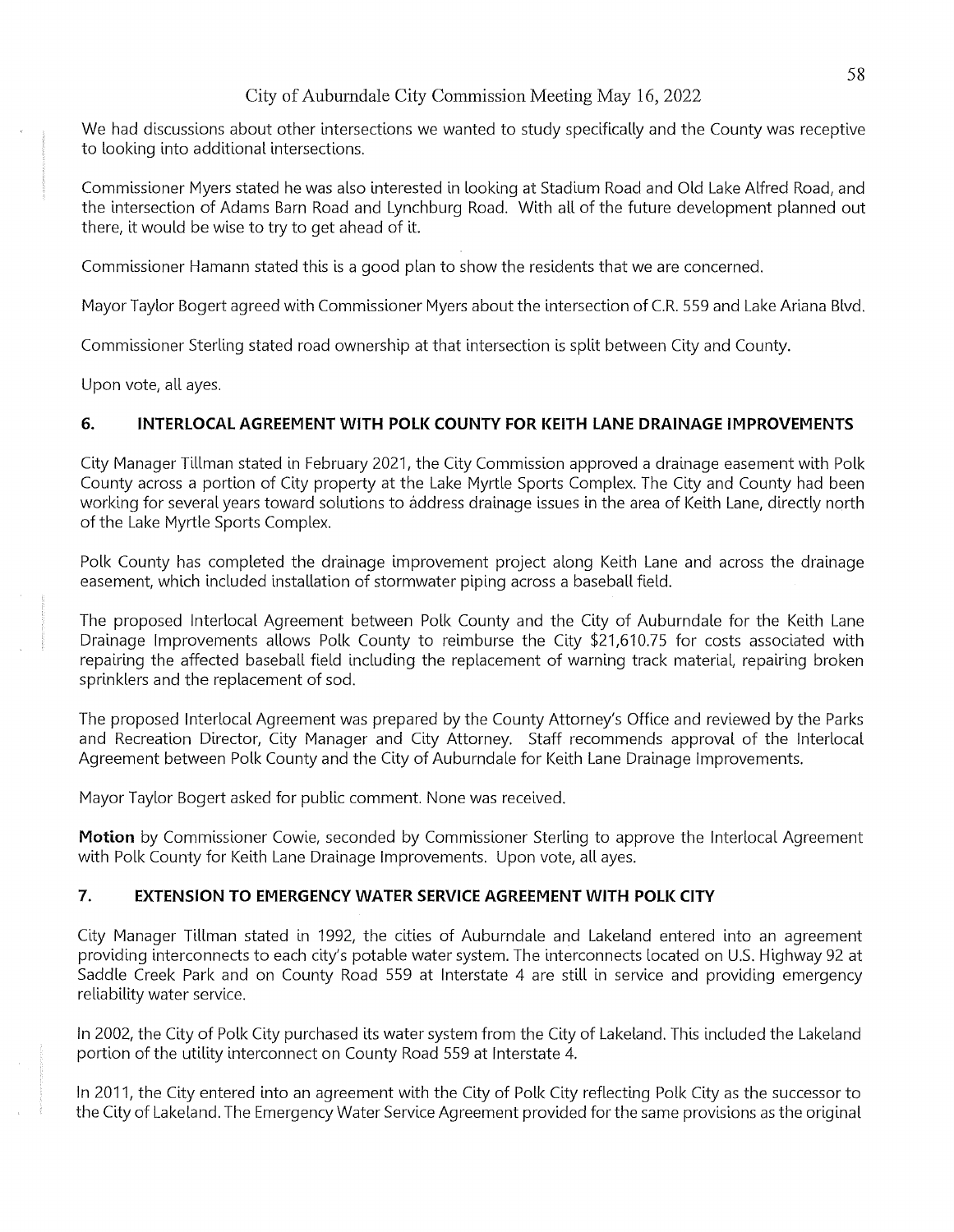agreement with the City of Lakeland and was for a term of ten (10) years with options for extensions of four five-year consecutive terms.

The proposed Extension to Emergency Water Service Agreement extends the agreement for ten (10) years by exercising two (2) of the five-year extensions.

The proposed Extension to Emergency Water Service Agreement was prepared by the City of Polk City's City Attorney, Tom Cloud and was reviewed by the Public Utilities Director, City Manager and City Attorney.

Staff recommends approval of the Extension to the Emergency Water Service Agreement with the City of Polk City. Polk City is hearing the same issue tonight at their City Commission meeting.

Mayor Taylor Bogert asked for public comment. None was received.

**Motion** by Commissioner Sterling, seconded by Commissioner Myers to move approval of the Extension to the Emergency Water Service Agreement with the City of Polk City.

Upon vote, all ayes.

#### **8. PRESENTATION OF BIDS - CITY HALL WINDOWS**

Assistant City Manager Palmer stated with City Hall being constructed in 1927, the building is approaching its 100th anniversary in 5 years in 2027. The City started preservation projects to City Hall in 2017 with the repointing of the bricks and mortar in an effort to stop water intrusion into the building. Preservation is defined as the process of applying measures to sustain the existing form, integrity, and materials of an historic property, with the focus being on maintenance and repair. Since 2017, other preservation projects have included re-caulking the windows, re-bullding the roof over the 2nd floor restrooms, and re-roofing all remaining roofs. In addition, the City has begun interior preservation projects with the remodel of the old Construction Services office into the new City Commission chambers.

The existing windows in City Hall were installed in the 1980's and over the years have started and continued to leak. The current windows are residential-grade aluminum windows, which are not historically accurate compared to original pictures of City Hallin its early years. On February 11, 2022, the City advertised an invitation to bid in the local media for the replacement of the windows in the Historic Auburndale City Hall. The invitation to bid was also distributed to four (4) contractors. Bid specifications asked for 51 anodized aluminum windows with thermal break, similar configuration to the existing windows, and high energy efficiency. The City received one (1) bid from Central Window Sales in the amount \$229,614.

During discussions with Central Window Sales (CWS), staff learned about a historic-style steel casement window produced by WinCo, which would match the material and the function of City Hall's original windows. CWS prepared a new proposal for the steel casement windows which came in at \$266,523. The price includes all materials and labor for the project.

The City has had a positive experience with CWS, which worked on the store-front windows on the Kee Building, and has completed repair work on City Hall's front door. The project is not funded in the FY 21-22 Budget. However, funds are available utilizing available funding in the City Hall Renovation capital line item and utilizing unbudgeted, unrestricted funds. Staff recommends awarding the bid to Central Window Sales in the amount of \$266,523 to install steel casement windows at City Hall.

City Manager Tillman stated that as we started renovations downstairs in the new Commission chambers we noticed some leaking in some of the existing windows and due to all of the efforts that have been made re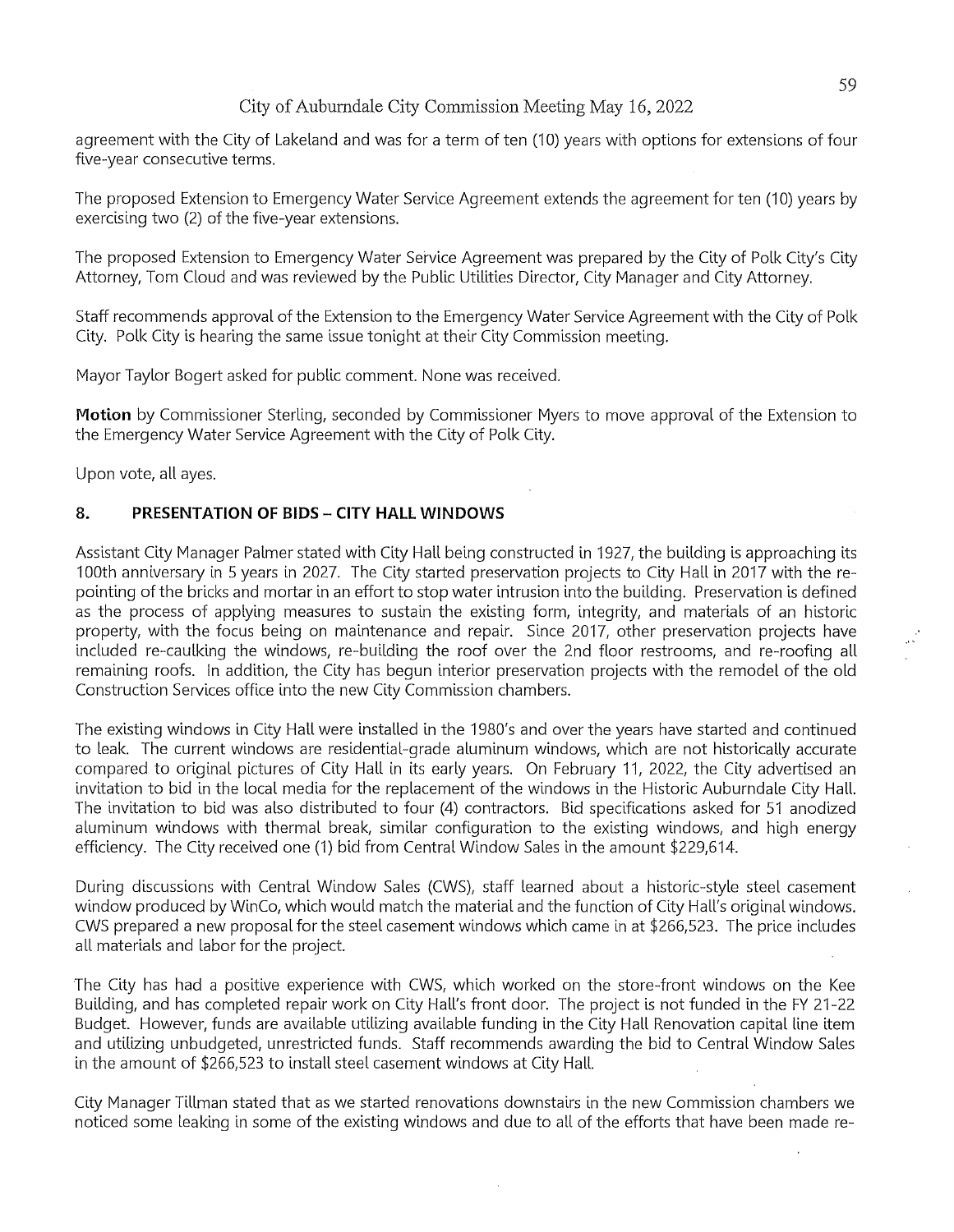roofing and repointing, we'd hate to start additional interior renovations on the rest of City Hall and see further damage.

**Motion** by Commissioner Cowie, seconded by Commissioner Hamann to award the bid to Central Window Sales in the amount of \$266,523 to install steel casement windows at City Hall. Upon vote, all ayes.

## **9. PRESENTATION OF BIDS - BERKLEY ROAD WATER TREATMENT PLANT WELL**

City Manager Tillman stated In March 2021, the City of Auburndale was notified that it would be receiving an estimated \$6.99 million dollars in American Recovery Plan Act funding. The federal funding is restricted to eligible uses including investments in utility infrastructure. City Staff proposed the completion of several water utility projects including the expansion of the Berkley Road Water Treatment Plant.

An invitation to bid was advertised in the local media and on May 10, 2022, the City Manager's Office received the following two (2) bids:

Berkley Road Water Treatment Plant - Well No. 3

| <b>Grosch Drilling Enterprises, Inc., Dublin, GA</b> | \$349,528.00 |
|------------------------------------------------------|--------------|
| A.C. Schultes of FL, Inc., Gibsonton, FL             | \$457,700.00 |

The Bids were reviewed by the Public Utilities Director and the City's consulting engineer, Chastain Skillman. Grosch Drilling Enterprises, Inc. was the low bidder and the contractor for the two existing wells at the Berkley Road Water Treatment Plant. Drilling the third well at the site is the first step to expand the Berkley Road Water Treatment Plant. Design and engineering is currently underway by Chastain Skillman for an additional water storage tank and high service pumps.

The project is Budgeted in the FY 2022/2023 Budget. Funding is currently available from the American Rescue Plan Act dollars previously received by the City. Staff would recommend awarding the bid to Grosch Drilling Enterprises, Inc. in the amount of \$349,528.

Mayor Taylor Bogert asked for public comment. None was received.

**Motion** by Commissioner Myers, seconded by Commissioner Sterling to award the bid to Grosch Drilling Enterprises, Inc. in the amount of \$349,528. Upon vote, all ayes.

# **10. PRESENTATION OF PROPOSED CAPITAL OUTLAY FOR FY 22-23 AND FY 23-24**

City Manager Tillman stated in preparation of the proposed FY 2023 and FY 2024 Budgets, Department Directors were requested to revisit all the Capital projects previously approved by the City Commission in the second year budget (FY 2023) and the 5-Year Capital Improvement Program (CIP). This helps to determine if the equipment or improvements are still needed, could be delayed, and/or has a funding source.

He referred to the presentation on the screen to discuss the various projects in the Capital Improvement Program for the next two fiscal year. He explained how projects in the 5-year CIP move into the first two years of the Capital Outlay section of the budget. Because of supply chain issues as a result of COVID, some of the projects funded in this year will be delayed into next budget year because we have been unable to receive products and projects are being delayed. You'll see products such as vehicles that have been ordered, but we have not received and don't anticipate receiving until next year, being funded in next fiscal year. We're doing everything we can to move these projects forward, but the delays are being experienced in everything. The proposed FY 2023 Capital Outlay section reflects expenditures of \$24,023,740, which is one of the highest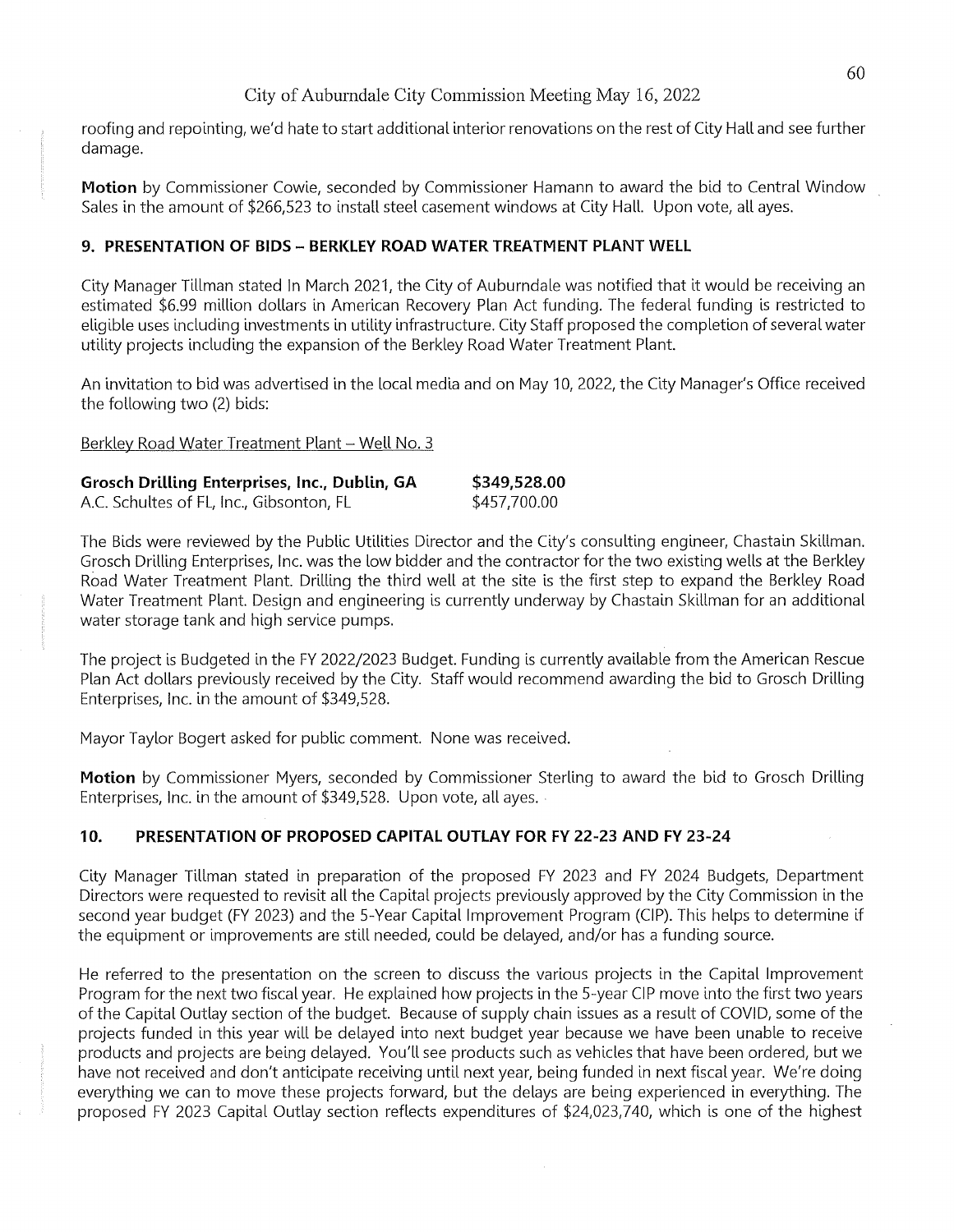capital budgets the City has ever had. ARPA funding gives us an infusion to complete some of the capital improvements, moving the projects from the current fiscal year into the next year, and the growth we are experiencing has pushed a lot of the capital projects forward 3-4 years.

The sprayfield property acquisition project was out in the 3rd and 4th year which we need to advance immediately. We're in good financial shape because of impact fees that are being collected. This will give us additional sprayfield capacity. The Berkley Water Plant Expansion will be funded using ARPA dollars. We'll have all of our ARPA funding by the time we get into next budget year. Recker Highway utility relocates is as a result of the railroad flyover on Recker Highway near US Hwy 92. The City's utilities that are in the FDOT rights of way need to be relocated, and we are responsible for the relocation costs of those.

There's an opportunity to purchase the old SunTrust building, the new Truist building downtown. The Commission will have an opportunity to discuss the acquisition of the building in the future. The funding for this will come from three different departments. It would be a municipal service building housing Parks and Recreation, Utility Billing, and Construction Services, the three departments where we get the most visitors. We are planning to have money in the budget should the building become avallable to us. There's an opportunity to then do something with the Kee Bullding, with the Utility Billing bullding, and we know with the Civic Center redevelopment project that something will need to happen with Parks and Recreation.

With the amount of growth we are experiencing, we need to extend a water line from the Berkley Water Plant along Gapway Road to serve developments along CR 559. There are ARPA funds avallable to complete this project. The Simmers Young Waterline Extension allows the Polk Regional Water Cooperative project to take place. This extension hooks Auburndale up to the Southeast Wellfield and create an interconnect with the City of Winter Haven and Polk County.

Existing water and wastewater impact and connection fees would help pay for the north Auburndale sewer upgrades that need to happen for growth to occur. Significant upgrades need to take place. We are working with the City's Consulting Engineer to help plan for the upgrades that need to happen.

The old sewer line that runs through downtown that runs to the Allred Facility has experienced several breaks. We are planning to replace the forcemain that runs through downtown. Heartland grant funding will cover about \$250,000 of those costs.

Utilities has a substantial amount of projects and I appreciate John Dickson for his work in Utilities. Filter Rehab at the Allred facility is budgeted at \$750,000. A Public Utilities System Wide SCADA, which will automatically notify city staff if there is a lift station fallure, rather than waiting for someone to notice an alarm and call the City when there is a problem. We're also planning for filter rehab at the Regional Wastewater Treatment Plant. In addition, what used to be called lift station upgrades is now called Wastewater Distribution Upgrades. It used to be funded at \$80,000 a year and we have added additional funding last budget year to \$500,000 a year. We've been able to overhaul 5 of our oldest lift stations this year. We have about 100 lift stations through out the city and this is allowing us to get ahead of repair and maintenance before they become emergencies.

There is \$500,000 for street resurfacing. There is also \$310,000 allocated for cemetery road resurfacing.

We've been working on the Regional centrifuge replacement project this year, but it is one of those projects that needs to move into next year's budget.

Something that's been in the CIP for a number of years, we'll start reserving money for the new Public Works bullding with \$350,000 this year and next, and by the third year have about \$1.2 million to make some public works facility upgrades.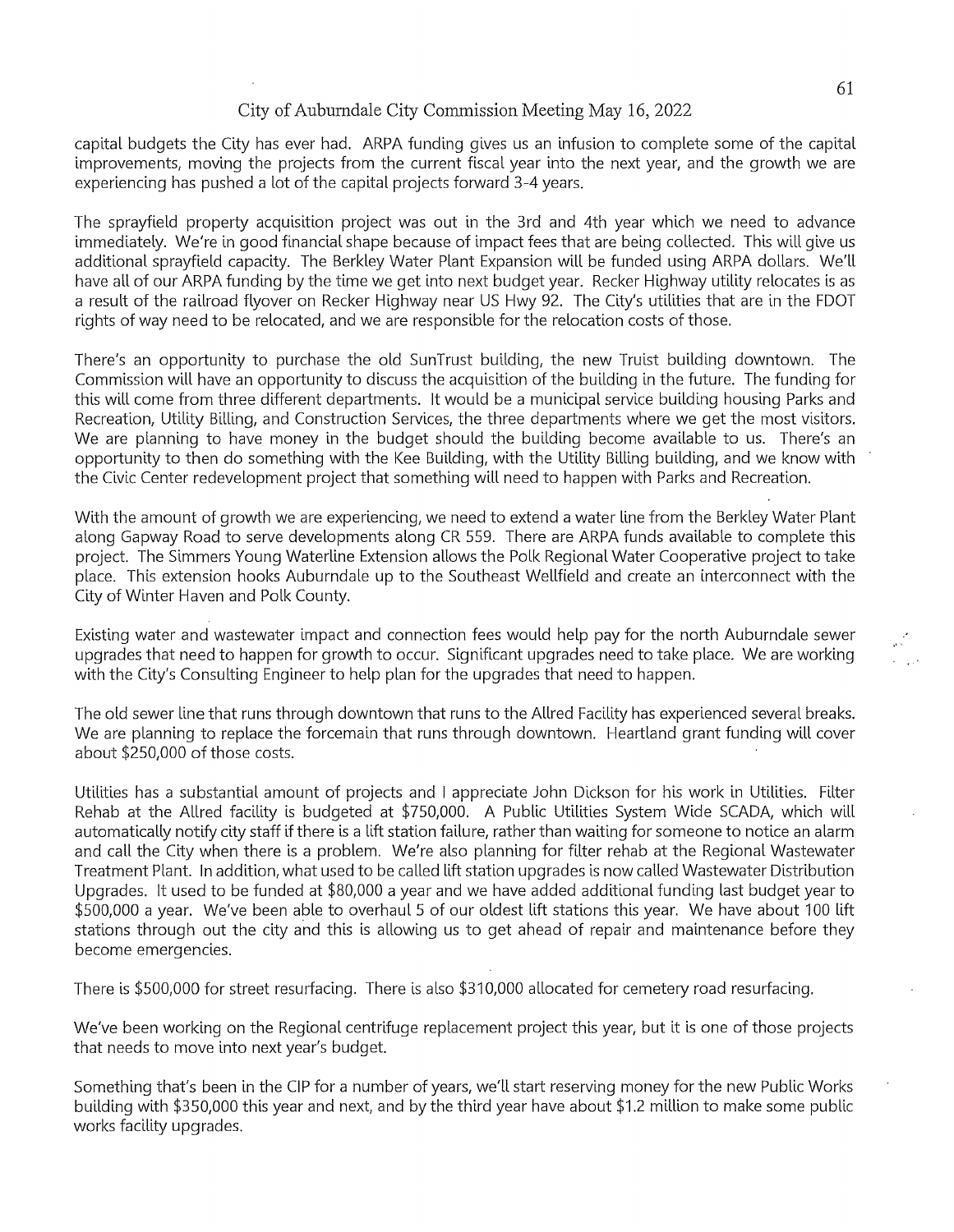Commissioner Myers asked at one time we had talked about making the Public Works facility a possible rail stop and relocating Public Works. Have we identified other locations for a rail stop for Sun Rail?

City Manager Tillman stated the main stop for SunRail in Auburndale would be where the train depot is downtown. SunRail looks for a good placement for economic development opportunities. But there would be further conversations to be had since SunRail is still a number of years out as to the best location.

The replacement tanker for the Fire Department has been ordered, but it is one of those items that we won't receive delivery of until January 2023, next budget year. We're looking to purchase various vehicles in the Police Department. We're currently in a lease program with Enterprise Fleet Maintenance, which we lease 8 new vehicles each year. This year, they were unable to provide us with the 8 vehicles due to shortages. This year, utilizing the funds that we had, we purchased about 5 vehicles to start that replacement process. Its going to be a better financial deal for us to get out of the lease, keep that 8 vehicle replacement program, and see lower maintenance costs and be able to re-sell vehicles at a higher rate because they are newer.

At the last budget meeting we discussed advancing several positions in sanitation in order to accommodate all the growth, and we need a new garbage truck at \$312,000.

The water shop relocation is another project that has worked its way through the CIP. This allows us to separate water and sewer operations. Plymouth and Old Berkley Road Water line extensions are two projects we'll push into next fiscal year that allows us to bundle those projects into one bid and obtain economies of scale. With the PRWC Alternative Water Reserve, we are planning for PRWC expenses, which we are reserving \$250,000 a year to be able to pay for those projects and ease into alternative water.

That completes the first year projects, which I'm only discussing the large projects. There are \$18 million of projects in the second year budget. The biggest project of that is the \$16 million Civic Center design-build project, which is what the engineering cost estimated to renovate Lake Ariana Park. \$3.5 million would come from the CRA to relocate the Civic Center and the remaining \$12.5 million would come from the City for Lake Ariana Park. The \$12.5 million would probably be future debt service dollars.

The second year provides for the construction of a new sprayfield, where the first year was the purchase of property. Water and/or Wastewater Impact and Connection fees will help pay for it. There's another utility system rehab for \$500,000. We are planning a new bar screen in the Regional Treatment Plant. This filters out some of the larger items from the sewer stream that are coming into the plant. We recently did the same type of project at the Allred Plant.

We'll continue the street resurfacing in the next fiscal year in the CIP for \$500,000. We plan to purchase 8 new vehicles in the Police Department in the second year in the amount \$370,000. There's another \$350,000 for reserves for the Public Works building. And continuing the reserve for the PRWC. The payment for phase I of the PRWC is \$1.1 million and is expected in the  $3<sup>rd</sup>$  year of the CIP.

We've started to put reserves away as we need to address replacing equipment at the Fire Department. We're looking at purchasing a tanker this year, which we've been saving for over 2 years. We're also putting money into reserves for a pumper in the amount of \$200,000 over 3 years. The cost of a new pumper is \$600,000. A new brush truck has been moving forward in the CIP and that cost is about \$200,000.

City Manager Tillman continued the presentation by reviewing the remainder of the smaller projects in the Capital Outlay section of the budget.

Commissioner Myers asked why the lease program for the police vehicles has fallen out of favor.